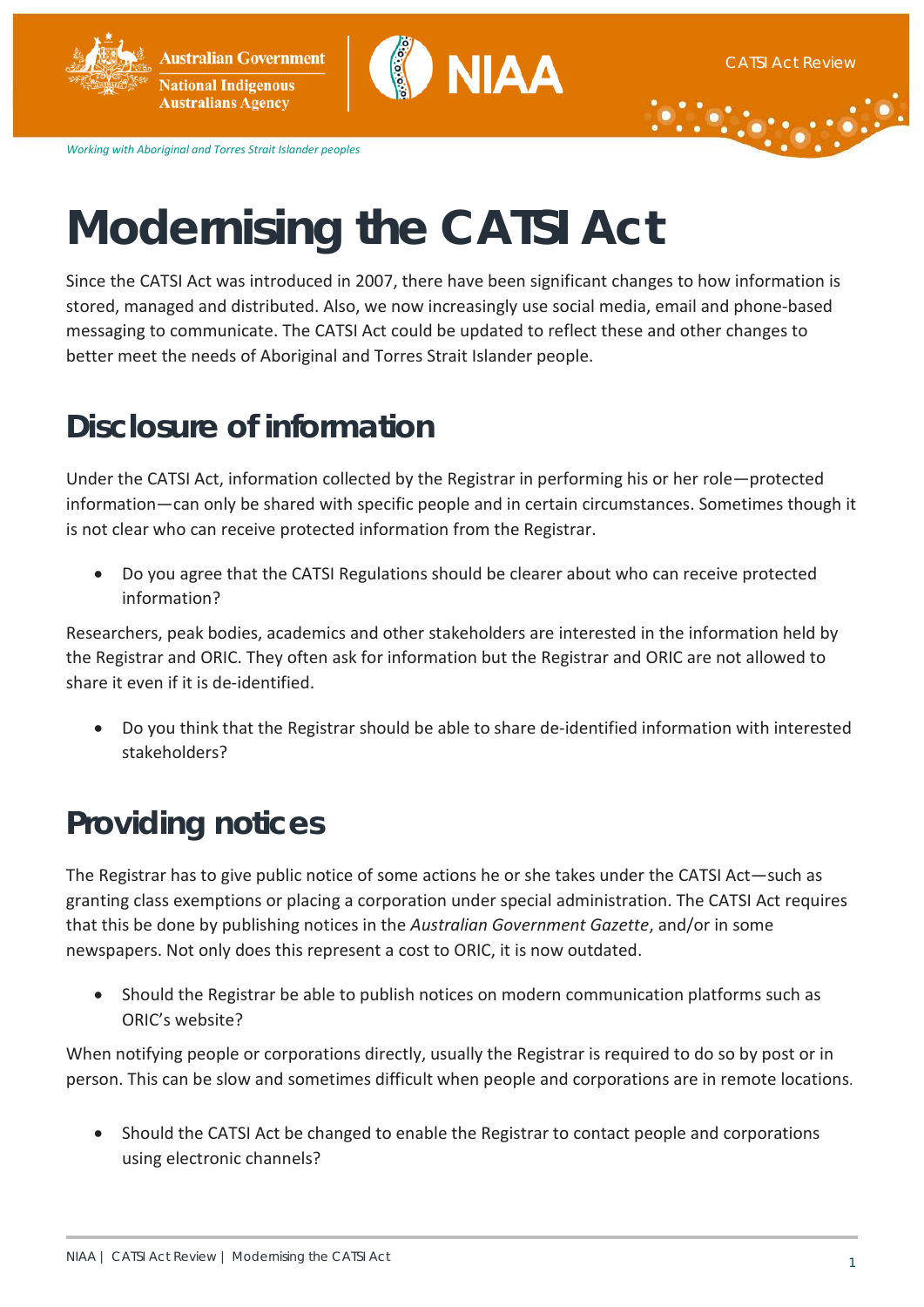# **Information storage**

Some sections of the CATSI Act says that corporations can store their information on computer. The CATSI Act does not say that corporations can store their information on cloud servers.

- Do you agree that the CATSI Act should make it clear that corporations can store their information on cloud servers?
- Do corporations need minimum security standards for the information they hold?

## **Contact information**

The CATSI Act requires people and corporations to provide their physical addresses as their contact details and does not require the collection of email addresses and telephone numbers. These contact details will be needed if there is support for allowing corporations and the Registrar to make contact via email, phone and SMS.

The Registrar needs to be told of changes to a director's contact details. If a person is a director for more than one corporation, the CATSI Act does not allow the Registrar to change the director's details for all of the different corporations—the Registrar can only change the details for the corporations that advise him or her. The Registrar should also be able to update a director's contact details on the register when the Registrar is aware they are incorrect.

Do you agree the CATSI Act should be updated to:

- require telephone numbers and email addresses as part of contact information
- allow the Registrar to update a director's contact details when he or she is aware that they are incorrect?

#### **False and misleading information**

It is an offence for anyone to distribute false and misleading information about a corporation, without taking reasonable steps to avoid it. The Corporations Act has a similar provision, but outlines what those 'reasonable steps' are whereas the CATSI Act doesn't.

Currently, under the CATSI Act, penalties for making false and misleading statements are not consistent.

- Should the CATSI Act also include an explanation of reasonable steps?
- Should the penalties for making false and misleading statements be consistent?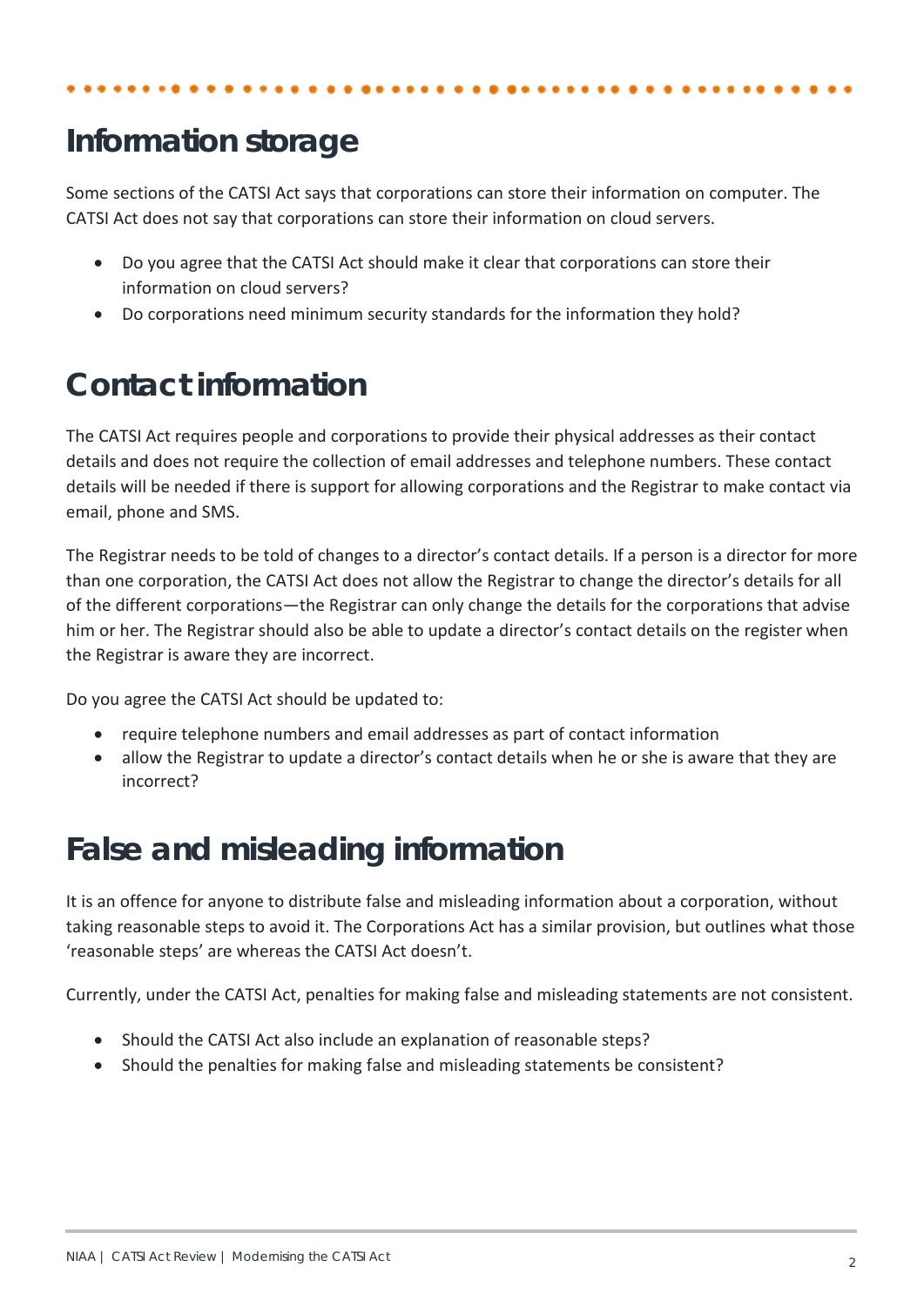# **Whistleblower protection**

Whistleblowers are protected under the CATSI Act when they have reasonable grounds to suspect that a corporation, or a director or employee, has breached the CATSI Act.

• Do you agree that these provisions should be expanded, in line with recent amendments to the Corporations Act?

#### **ORIC examinations**

After ORIC has examined a corporation, it will issue a compliance notice, a 'show cause' notice or a 'management letter'. The management letter is not required under the CATSI Act and is sometimes confused with an auditor's management letter.

• Should the CATSI Act be changed so that an 'Examination Outcome Letter' is issued at the end of an examination so that the corporation and stakeholders know that the examination process has concluded?

## **Accounting standards**

CATSI corporations need to prepare their financial reports in line with the Australian Accounting Standards but this is not clear in the CATSI Regulations.

• Do you think the CATSI Regulations should be updated to make it clear that financial reports need to be in accordance with the Accounting Standards?

## **Auditor provisions**

The CATSI Regulations currently only set out the provisions for the resignation of an auditor, not for the appointment of a replacement auditor outside of a general meeting if required.

• Do you agree that the CATSI Act should be updated to say how a replacement auditor should be appointed when one resigns? If so, how should a replacement auditor be appointed and who should make the appointment?

Under the Corporations Act, auditors have qualified privilege but they don't under the CATSI Act. This means that when an auditor gives information to an authorised person, they can do so without the risk of defamation.

• Should auditors have qualified privilege under the CATSI Act too?